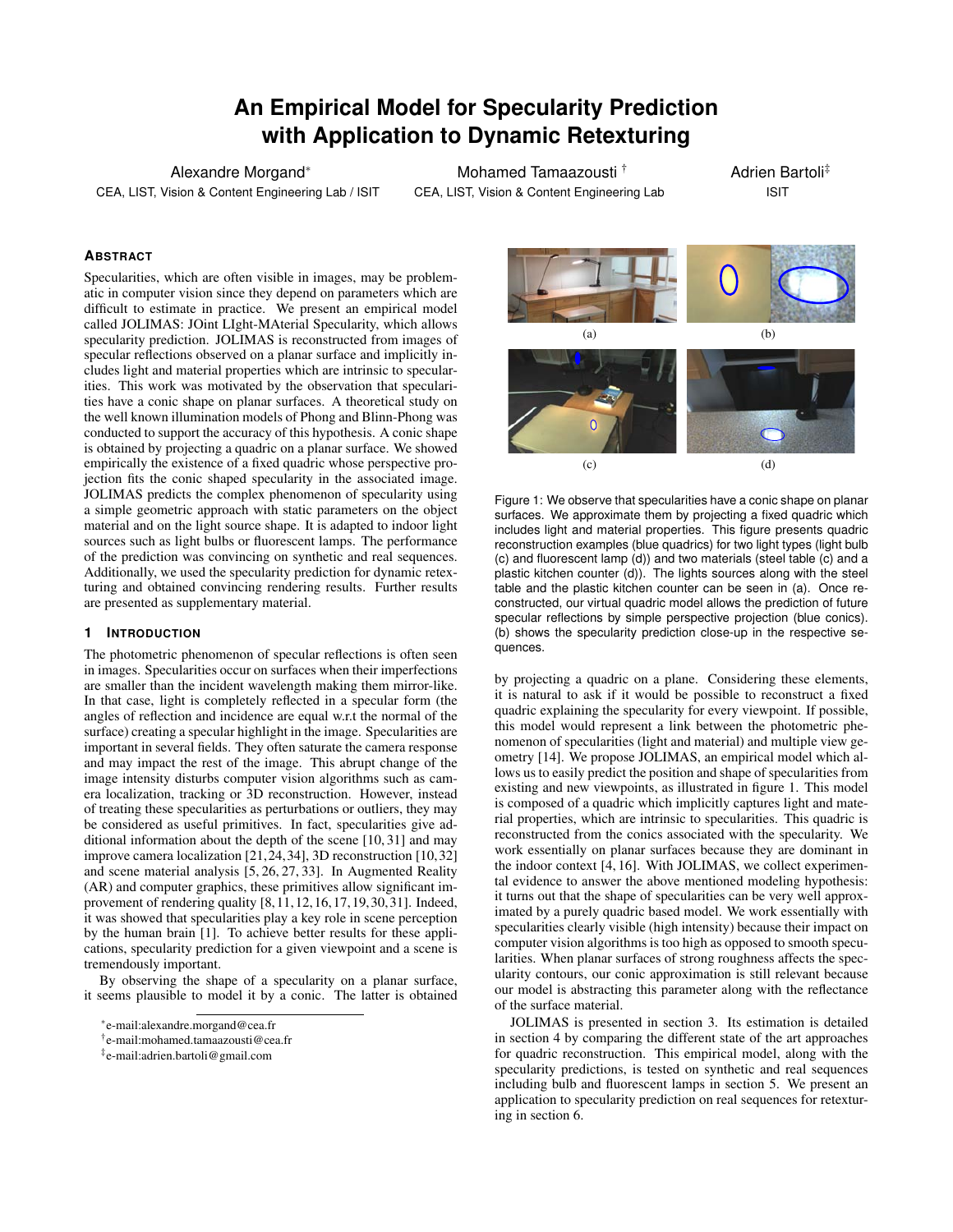# **2 STATE OF THE ART**

Specularity prediction is a difficult problem because a specularity is a complex photometric phenomenon described by its size, position, shape and intensity. Additionally, these elements are highly influenced by the camera (its pose and response function), the scene including its geometry and material (reflectance and roughness) and the light sources (position, shape, intensity, isotropicity). There is currently no methods to estimate a predictive specularity model from images. A natural approach would be to estimate a physical model of the scene with the associated parameters for the materials and light sources. As opposed to camera localization and 3D scene geometric reconstruction, the estimation of these parameters is possible but extremely difficult and ill-posed in practice when only an image sequence is available. Existing methods estimate the light sources. They can be divided in two categories: global illumination and primary source reconstruction.

For global illumination, Jacknik *et al.* [16] proposed light environment map reconstruction from a video of a planar specular surface. This method uses a GPU implementation and achieves a convincing photo-realistic rendering for AR application. However, this model does not distinguish primary and secondary sources, which is essential for specularity prediction for unknown viewpoints. Meilland *et al.* [23] also present a global illumination estimation by reconstructing primary sources as point lights. They are directly observed from an RGB-D camera. Despite its high quality rendering, the method lacks flexibility. In fact, the method represents a volumetric light source such as fluorescent light by a set of point lights. Therefore, the method has to compute an intensity for each of the different points which are supposed to represent the same light. Moreover, dynamical light sources (lights changing intensity over time) are not handled and specular materials are not modeled. As a consequence, this method cannot predict specular reflections for new viewpoints.

Solutions have been also proposed to the primary light source reconstruction problem. Ideally, every physical light model has to be associated with a geometry (position and shape), color [22] and intensity value to realistically match the lighting conditions of the scene. Even though many light models exist in computer graphics, the ones used for light source reconstruction in computer vision are generally divided in two categories: directional light sources and point light sources. Lagger *et al.* [20] describe a method to compute directional lights using specular reflections on a mobile object observed from a fixed viewpoint. This application is limited as due to the view-dependent aspect of specular reflections, light sources should be estimated for each position. Neither shape, position nor object material are taken into account, making the method unable to predict specular reflections. Similar approaches [4, 18, 38] experience the same issues with the same limitations. On point light source estimation, Boom *et al.* approach [3] computes a primary light source assuming Lambertian surfaces and using an RGB-D camera. From the diffuse term, by comparing synthesis rendering with the real scene, a point light is estimated. However, this method is not suitable for real-time applications and for volumetric light estimation as fluorescent lamps. By computing only one light source without its shape and the associated specular material properties, specularity prediction can not be achieved.

To predict a specularity from physical light source reconstruction, complex parameters of light and materials have to be computed. In practice, a physical approach as the ones described previously does not seem practical, as we only have an image sequence and camera pose as inputs. To address this challenging highly non-linear problem, we propose a quadric based model reconstructed from conics fitted to specularities on each viewpoint. Despite its simplicity, this empirical model, implicitly capturing the light source and material parameters, allows specularity prediction in new viewpoints.



Figure 2: JOLIMAS illustration, showing the link between photometry (light and surface material) and multiple view geometry (our empirical model). The light source *L* which could be either a light bulb or a fluorescent lamp is creating specularities (the red conics) in the different viewpoints  $\Pi_1$ ,  $\Pi_2$  and  $\Pi_3$ . From multiple viewpoints, a quadric  $Q$  is reconstructed from specular reflections of conic shape in the images  $(C_1, C_2$  and  $C_3$ ). We then use the quadric Q projected onto the planar surface to predict specularities in new viewpoints.

## **3 MODELING**

We propose JOLIMAS an empirical model, including light source and materials properties. JOLIMAS uses a quadric reconstructed from conics fitted to the specularity for each viewpoint as illustrated in figure 2. We assume a non-Lambertian planar surfaces where each specularity is associated with a light source. A formal demonstration of our conic specularity approximation on a planar surface is given in the following section. We then evaluate our elliptical specularity hypothesis on planar surfaces empirically.

## **3.1 Theoretical Motivation**

Phong model. We choose the Phong illumination model [28] which is the baseline in most BRDF models [15]. This illumination model divides the image in three components: the diffuse, ambient and specular ones. Recent models such as Blinn-Phong [2], Ward [37], Cook-Torrance [6] differ in the way the specular term is computed. These models propose improved roughness computation. Even if the Phong specular term is no longer used in rendering, it perfectly suits the approximation in our study. Indeed, roughness is implicitly included in the proposed JOLIMAS model.

The Phong intensity function of a 3D surface point **p** is given by:

$$
I(\mathbf{p}) = i_a k_a + i_d k_d (\hat{\mathbf{L}}(\mathbf{p}) \cdot \hat{\mathbf{N}}) + i_s k_s (\hat{\mathbf{R}}(\mathbf{p}) \cdot \hat{\mathbf{V}}(\mathbf{p}))^n, \qquad (1)
$$

with  $\hat{\mathbf{R}}$  the normalized direction of a perfectly reflected ray of light  $\hat{L}$ ,  $\hat{V}$  the normalized direction pointing towards the viewer, *n* the glossiness of the surface,  $k_s$ ,  $k_a$  and  $k_d$  the ratio of reflection of the specular, ambient and diffuse terms of incoming light,  $\hat{N}$  the normal of the surface *S* and  $i_s$ ,  $i_a$  and  $i_d$  the incoming intensities on the surface for the specular, ambient and diffuse term. We choose the world coordinate frame so that the scene's flat surface  $S \subset \mathbb{R}^3$  is the (XY) plane. In other words,  $S = \{P \in \mathbb{R}^3 | P_Z = 0\}$ . We can thus parameterize *S* by a point  $\mathbf{p} \in \mathbb{R}^2$  and define  $\mathbf{P} = \text{stk}(\mathbf{p}, 0)$  with stk the stack operator for notation simplicity.

Specular term. At point  $\mathbf{p}$ , the specular component  $I_s$  is given by:

$$
I_s(\mathbf{p}) = i_s k_s (\hat{\mathbf{R}}(\mathbf{p}) \cdot \hat{\mathbf{V}}(\mathbf{p}))^n, \qquad (2)
$$

We want to analyze the isocontours of a specular highlight on the surface *S* for a viewpoint **V**, a light source **L** and  $\mathbf{R} =$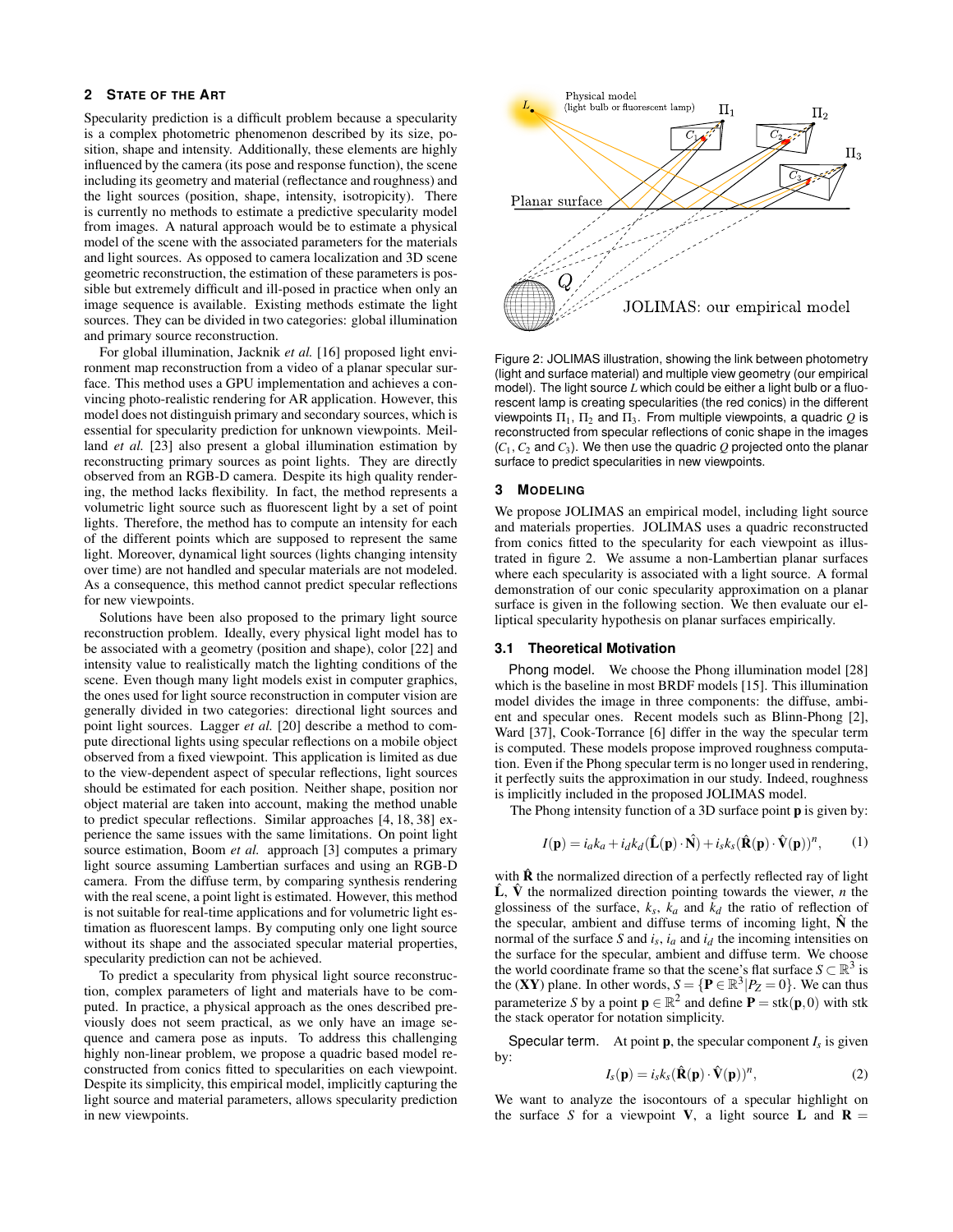stk( $L_X, L_Y, -L_Z$ ). We first expand equation (13) for a general  $\tau$ and then solve it for  $\tau = 1$  and  $\tau = 0$ .

$$
I_s(\mathbf{p}) = \tau. \tag{3}
$$

Because  $I_s$  is a scalar product between two normalized vectors, we have  $-1 \leq I_s \leq 1$ . Moreover, because  $P_Z = 0$ ,  $R_Z < 0$  and  $V_Z > 0$ ,  $I_s > 0$ . Overall,  $0 < I_s \leq 1$ . By expanding the specular term of equation (16) and collecting the monomials of same degrees, we have:

$$
(d^{\circ}4) (1 - \tau^2)||\mathbf{P}||^4
$$
  
\n
$$
(d^{\circ}3) 2(\tau^2 - 1)(\mathbf{R} + \mathbf{V})^{\top}\mathbf{P}||\mathbf{P}||^2
$$
  
\n
$$
(d^{\circ}2) \mathbf{P}^{\top}(\mathbf{R}\mathbf{R}^{\top} + 2\tau(1 - 2\tau^2)\mathbf{R}\mathbf{V}^{\top} + (2\mathbf{R}^{\top}\mathbf{V} - \tau^2||\mathbf{R}||^2 - \tau^2||\mathbf{V}||^2)\mathbf{I})\mathbf{P}
$$
  
\n
$$
(d^{\circ}1) 2(-\mathbf{R}^{\top}\mathbf{V}\mathbf{R}^{\top} - \mathbf{R}^{\top}\mathbf{V}\mathbf{V}^{\top} + \tau^2||\mathbf{V}||^2\mathbf{R}^{\top})\mathbf{P}
$$
  
\n
$$
(d^{\circ}0) (\mathbf{R}^{\top}\mathbf{V})^2 - \tau^2||\mathbf{R}||^2||\mathbf{V}||^2.
$$

We observe that the sum of degrees 3 and 4 factors as:

$$
(1 - \tau^2) ||\mathbf{P}||^2 \mathbf{P}^\top (\mathbf{P} - 2\mathbf{R} - 2\mathbf{V}). \tag{4}
$$

The brightest point. For the highest intensity value  $\tau = 1$ , monomials of degrees 3 and 4 vanish such as the remaining terms form a quadratic equation such as:

$$
\tilde{\mathbf{P}}^{\top} \mathbf{Q} \tilde{\mathbf{P}} = 0,\tag{5}
$$

where  $\tilde{\mathbf{P}} \stackrel{\text{def}}{=}$  stk $(\mathbf{P}, 1)$  are the homogeneous coordinates of **P**. Matrix  $Q \in \mathbb{R}^{4 \times 4}$  is symmetric and defined by:

$$
\mathtt{Q}=\begin{bmatrix} [\boldsymbol{R}-\boldsymbol{V}]_{\times}^{2} & [\boldsymbol{V}\times\boldsymbol{R}]_{\times}(\boldsymbol{V}-\boldsymbol{R}) \\ ([\boldsymbol{V}\times\boldsymbol{R}]_{\times}(\boldsymbol{V}-\boldsymbol{R}))^{\top} & (\boldsymbol{R}^{\top}\boldsymbol{V})^{2}-||\boldsymbol{R}||^{2}||\boldsymbol{V}||^{2} \end{bmatrix}
$$

In the supplementary materials, we explain how rank( $Q$ ) = 2 and Q is non-negative meaning that Q is a point quadric representing the line containing R and V. Its intersection with *S* is defined as the brightest point.

The outer contour. To further understand the structure of the problem, we solve it for the lowest intensity value  $\tau = 0$  to study the nature of the outer contour. Expanding the specular term of equation (16), we obtain:

$$
\|\mathbf{P}\|^2 - (\mathbf{R} + \mathbf{V})^\top \mathbf{P} + \mathbf{R}^\top \mathbf{V} = 0,\tag{6}
$$

Which corresponds to a quadric surface and more particularly a sphere whose point matrix is:

$$
\mathbf{Q} = \begin{bmatrix} \mathbf{I}_3 & -\frac{1}{2}(\mathbf{R} + \mathbf{V}) \\ -\frac{1}{2}(\mathbf{R} + \mathbf{V})^\top & \mathbf{R}^\top \mathbf{V} \end{bmatrix} . \tag{7}
$$

By defining the orthographic projection on *S* as:

$$
\mathbf{A} = \begin{bmatrix} 1 & 0 & 0 \\ 0 & 1 & 0 \\ 0 & 0 & 0 \\ 0 & 0 & 1 \end{bmatrix}, \tag{8}
$$

the highlight's outer ring is thus given by the conic:

$$
C = A^\top Q A = \begin{bmatrix} \mathbf{I}_2 & -\frac{1}{2}(\bar{\mathbf{R}}+\bar{\mathbf{V}}) \\ -\frac{1}{2}(\bar{\mathbf{R}}+\bar{\mathbf{V}})^\top & \mathbf{R}^\top \mathbf{V} \end{bmatrix},
$$

with  $\bar{\mathbf{R}} \stackrel{\text{def}}{=}$  stk $(\mathbf{R}_X, \mathbf{R}_Y)$  and  $\bar{\mathbf{V}} \stackrel{\text{def}}{=}$  stk $(\mathbf{V}_X, \mathbf{V}_Y)$  are the orthographic projection of R and V on *S* respectively. C represents a real circle for  $\tau = 0.$ By observing the circle C into the image plane of the camera of optical center V, a conic is obtained and more particularly, an ellipse if the specularity is entirely in the image plane.



Figure 3: Illustration of our hypothesis of conic shaped specularities. A specularity is generated from the specular term of Phong reflection model in (a) and from the specular term of Blinn-Phong reflection model in (b). In the latter, specularities are clearly elliptical whereas in Phong, they appeared as more circular shaped. By observing these shapes from the image plane of the camera, conics are obtained. If the specularity is entirely in the image plane these conics are ellipses. We show in these examples the different isocontours associated to a specific intensity  $\tau = \{0, 0.5, 0.9\}$  (line contours in green, red and blue) along with the fitted conics (in dotted contours in green, red and blue). Our hypothesis of conic shaped specularity is clearly valid in these examples.

The inner isocontours. To study the inner isocontours which correspond to an arbitrary  $\tau \in [0,1]$ , specular reflections could be approximated by conics using the Phong model as illustrated in figure 3(a). This approximation was also tested and validated with the Blinn-Phong [2] model as illustrated in figure 3(b). Initially this model was defined as an approximation of the Phong model, it is now often presented by the computer graphics community as more physically accurate than Phong's and commonly used in computer graphics. This model is physically better because it verifies the Helmholtz equation [13].

#### **3.2 Empirical Validation on Simulated Data**

To validate our conic approximation of specularities, we used the method of Fitzgibbon *et al.* [9] for ellipse fitting on different values of  $\tau \in [0,1]$  on the specular term alone and on the diffuse and specular terms combined. In an AR context, the diffuse and specular terms are correlated. For each value of  $\tau$ , with a step of 0.05 between each value, we run 1000 scenarios of different light source and camera poses. The error is computed using the distance from Sturm *et al.* [35] between the fitted conic and the isocontours for each scenario. The specular and diffuse terms are generated using Phong [28] and Blinn-Phong [2] illumination models. The empirical validation of our conic approximation for different values of  $\tau \in [0,1]$  is illustrated in figure 4.

The error is computed as a ratio of the geometric distance with the diameter of the conic in pixels for  $\tau = 0$ . The results shows our approximation fits synthetic data with less than 1.5% of error confirming our conic representation to be reliable and accurate. We need to prove, for multiple viewpoints, the existence of a fixed quadric. We give an empirical validation in section 5.1.

For extended light sources such as fluorescent lamps, our conic shaped specularity approximation is still relevant. In computer graphics, an extended light source is generally represented as a set of point light sources *e.g* a line for fluorescent lamp. We have shown that for a single point light source, an associated conic can be found. Furthermore, we consider the outline of the specularity as the union of the associated conic for each point light source which is close to a conic. Thus, for an extended light source, a conic is still a good approximation for its associated specularity.

#### **4 MODEL ESTIMATION**

We showed that the shape of specularities on a plane surface could be approximated by a conic. The main contribution of our method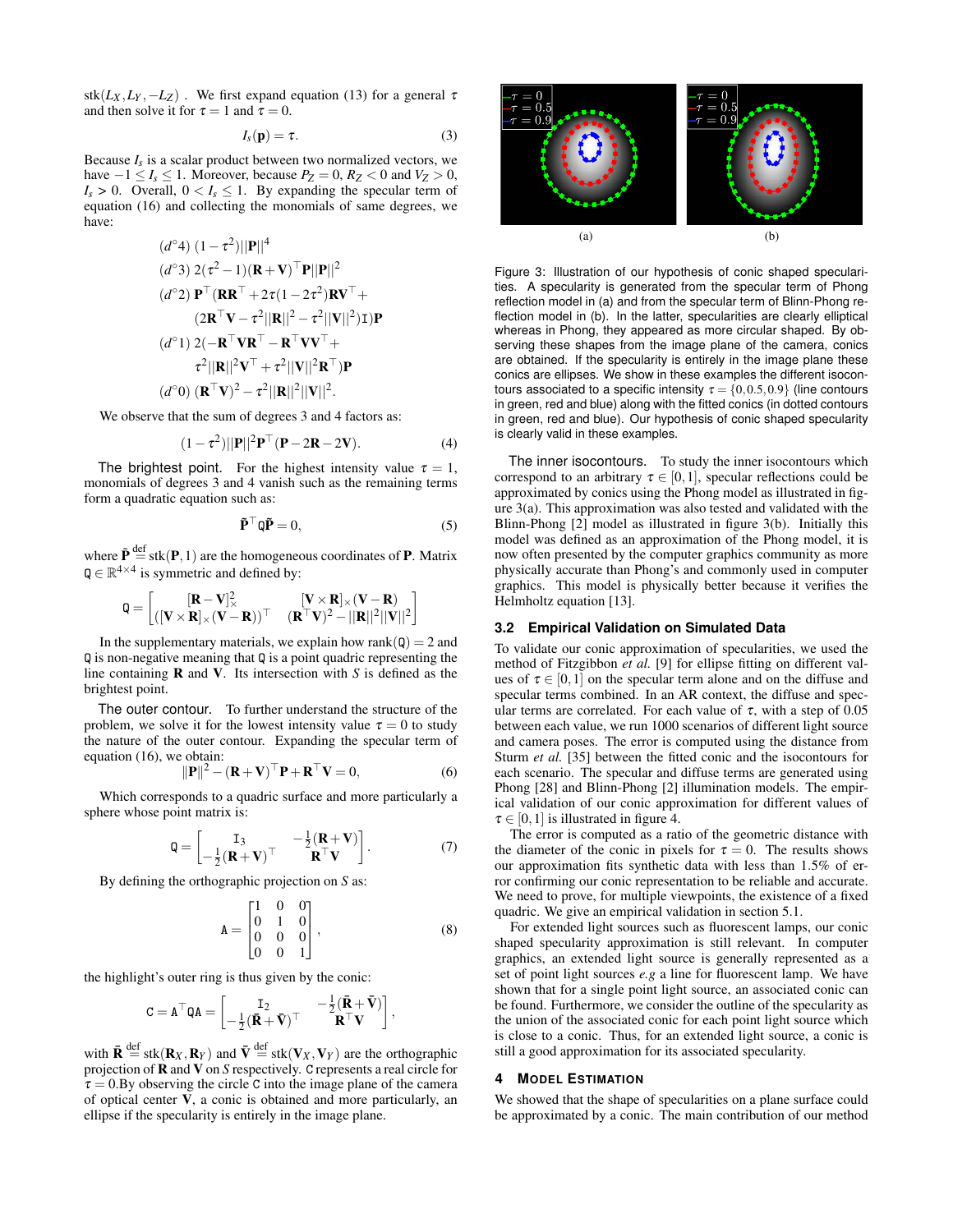

Figure 4: Empirical validation from simulated data. Our hypothesis of conic shaped specularity is tested on the Phong (P) and the Blinn-Phong (BP) illumination models for different values of intensity  $\tau \in$  $[0,1]$ . This hypothesis is tested for the specular term alone and for the combination of the specular and diffuse terms. For each value of  $\tau$ , with a step of 0.05 between each value, we run 1000 scenarios of different light source and camera poses. The error is computed using the distance from Sturm *et al.* [35] between the fitted conic and the isocontours for each scenario.

is to propose an empirical model for specularity prediction modeled by a quadric Q associated with its projections on the plane *S* for a given camera pose Π.

# **4.1 Overview**

The pipeline of the proposed method is detailed as follows:

- Specularity detection in images
- Conic fitting on specularities on the planar surface
- Quadric reconstruction
- Perspective projection of the quadric to predict specularities in the image.

# **4.2 Quadric Reconstruction**

We use the approach of Cross *et al.* [7] which reconstructs a dual quadric  $Q^*$  from several dual conics  $\overline{C^*}$  in closed form by rewriting the relation:

$$
\Pi \mathbf{Q}^* \Pi^\top = \mathbf{C}^*,\tag{9}
$$

into a linear system. By vectorizing  $Q$ ,  $\Pi$  and  $C$  as  $Q_v$ ,  $B$  and  $C_v$ , we can build the equation (10) equivalent to using specular reflections as conics C and JOLIMAS as Q for *n* viewpoints with  $n \geq 3$ .

$$
\mathtt{Mw}=0\Leftrightarrow
$$

$$
\begin{pmatrix}\nB_1 & -C_{1,\nu}^* & 0 & \dots & 0 \\
B_2 & 0 & -C_{2,\nu}^* & & 0 \\
\vdots & 0 & 0 & \ddots & \vdots \\
B_n & 0 & 0 & \dots & -C_{n,\nu}^*\n\end{pmatrix}\n\begin{pmatrix}\nQ_{\nu}^* \\
\alpha_1 \\
\alpha_2 \\
\vdots \\
\alpha_n\n\end{pmatrix} = 0, \quad (10)
$$

with  $B_i \in \mathbb{R}^{6 \times 10}$ . The solutions of system (10) are retrieved by a singular value decomposition (SVD) of M. Note that  $\alpha_i$  corresponds to a scale such that:  $\alpha_i c_{i,v}^* = B_i Q_{i,v}^*$  for the viewpoint *i*. The quadric reconstruction process is illustrated in figure 2. However, the system (10) is sensitive to the fitting errors of the input conics. To ensure the quality of the input conics used for the reconstruction, we compare two methods of epipolar correction of the input conics to ensure they respect the epipolar constraint for the quadric initialization process.

Conic epipolar correction. The epipolar correction of Cross *et al.* [7] consists of computing for each viewpoint the epipolar lines imposed from the other viewpoints (2 lines per viewpoint). Each conic is corrected by a non-linear refinement to fit the imposed epipolar lines. This correction presents some drawbacks. Indeed, the process is limited to 3 viewpoints (corresponding to 4 epipolar lines for each viewpoint). The epipolar lines are estimated from conics which are difficult to correct. The more the number of viewpoints, the less effective the epipolar correction. Additionally, recent approaches such as Reyes *et al.* [29] prove that the non-linear refinement process is not required.

Indeed, a conic is defined in an unique manner for 5 non-aligned points or 5 non-colinear lines in the dual space. For 3 viewpoints, each conic is constrained by two pairs of lines from other viewpoints which makes the dual conic estimation under-constrained. Reyes *et al.* [29] approach estimates a new epipolar line from the contours associated with the specularity in the image to compute the unique dual conic. This process is repeated for each contour point and viewpoint. The corrected conic fitting the 5 epipolar lines, such that the Conic-Point distance according to Sturm *et al.* [35], is minimal, replaces the previous conic allowing a quadric reconstruction where input conics respect the epipolar constraint. This method is iterative, efficient and reliable. However, in our context, our reconstruction cannot be limited to three viewpoints.

Non-linear refinement. To further improve the initialization, the quadric reconstruction of Reyes [29] also includes a non-linear refinement process minimizing the Conic-Point distance [35] between the quadric projections for each viewpoint and the associated contours. This method gives us a robust reconstruction of the quadric for 3+ viewpoints in real-time and usable for specularity prediction on unknown viewpoints. For these advantages, we used Reyes *et al.* [29] method for the epipolar correction, initialization and non-linear refinement.

#### **5 EXPERIMENTAL RESULTS**

To evaluate the relevance and accuracy of our proposed parametric light source model, two experiments are conducted. We first analyze the performance of JOLIMAS for specularity prediction on synthetic data generated from the Phong and Blinn-Phong illumination models. Thereafter, this prediction ability is evaluated on four real sequences including different light source types such as bulb and fluorescent lamps.

# **5.1 Synthetic Data**

We give the synthetic validation of our quadric approximation in JOLIMAS model. The simulated camera has a 50*mm* lens with a centered principal point. The images have 0.45×0.45*mm* pixels for a resolution of  $1000 \times 1000$ . Our scene is composed of a  $20 \times 20$ *cm* specular plane and we observe a moving specularity. We randomly select viewpoints and a light source above the plane. From the Phong and Blinn-Phong illumination models, for each  $\tau \in [0,1]$ , 100 quadric estimations are made using 100 viewpoints. We compute the geometric distance between the observed specularity in the image (which combines the diffuse and specular terms in real data) with the associated quadric projection to the viewpoint.

As shown in figure 5, our quadric approximation is efficient in producing accurate specularity predictions for  $\tau \in [0,1]$  for both Blinn-Phong and Phong illumination models with respectively 0.3% and 0.5% of error on average according to the scene dimension. However, the refinement process does not play a big part on synthetic sequences where the conditions are ideal.

# **5.2 Real Data**

We evaluated JOLIMAS on real sequences with three different light sources and five different materials. The quadric is reconstructed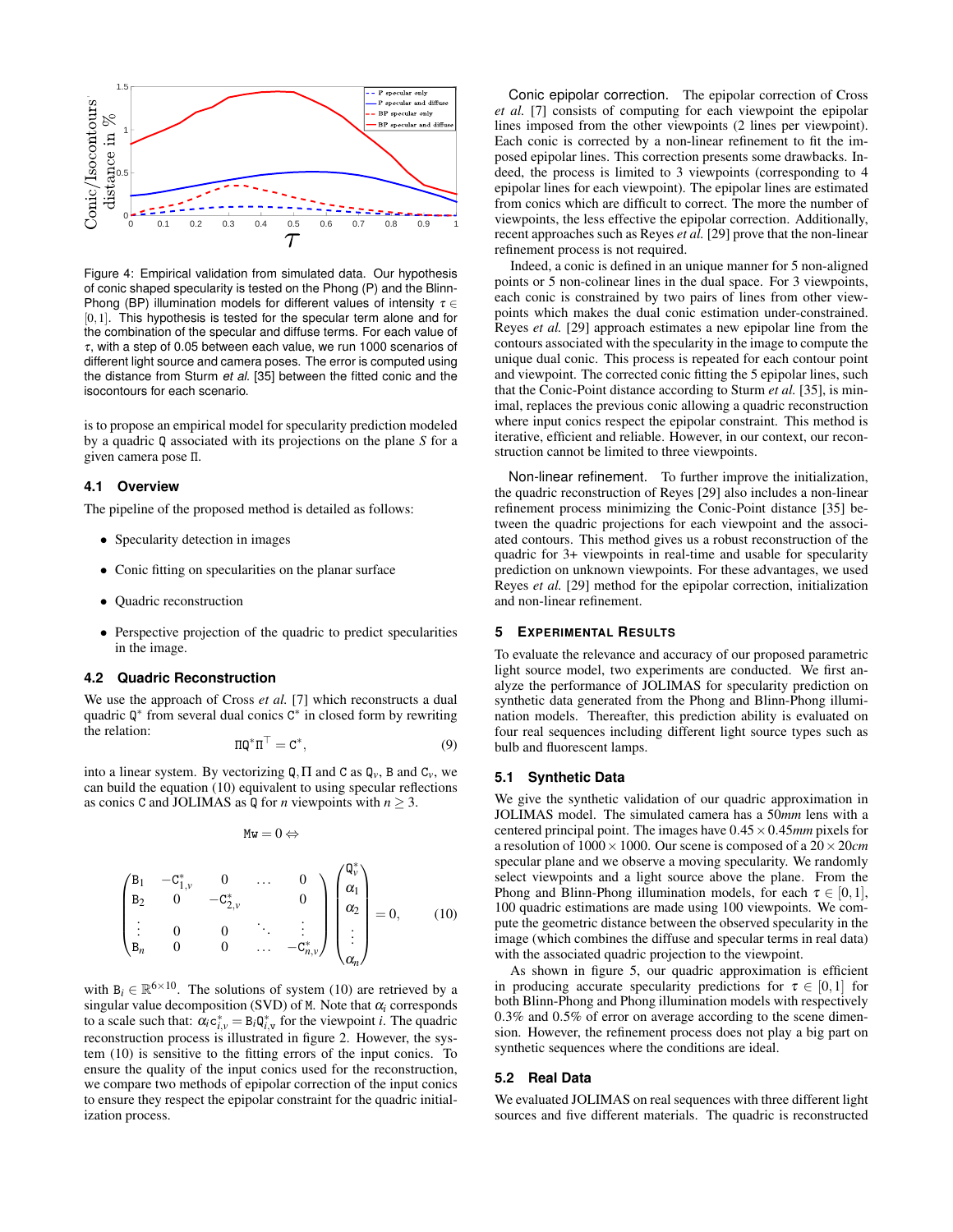

Figure 5: Validation of our model by measuring the prediction error on synthetic data. From 100 viewpoints, a fixed quadric is reconstructed and its projection is compared to specularity contours of each viewpoint using Sturm *et al.*'s distance [35]. For each value of  $\tau = [0,1]$ with a step of 0.05, 100 quadrics are estimated. We achieve an average error of 0.3% and 0.5% for the Blinn-Phong and Phong models respectively confirming the relevance and accuracy of our empirical model.

from conics fitted by the method of Fitzgibbon *et al.* [9]. The specularities are detected using the approach of Morgand *et al.* [25]. Camera poses are computed using a SLAM method [36]. The accuracy of our quadric model is evaluated on real data to quantify the prediction ability of our approach. We use the distance of Sturm *et al.* [35] to measure the Conic-Contour distance to the ground truth. To retrieve ground truth, we manually selected the specularities on the different sequences including light bulb and fluorescent lamps.

Our results are illustrated in the table 1, the figure 1 and figure 6.

| 2D distance<br>(in pixels)          | Initialization | Epipolar<br>correction | Non-linear<br>refinement |
|-------------------------------------|----------------|------------------------|--------------------------|
| Light bulb 1<br>Steel table         | 110.3          | 82.2                   | 62.8                     |
| Fluorescent lamp<br>Kitchen counter | 135.8          | 76.4                   | 23.1                     |
| Fluorescent lamp<br>Whiteboard      | 210.6          | 80.9                   | 31.6                     |
| Light bulb 2<br>Electronic box      | 77.1           | 53.9                   | 19.4                     |
| Light bulb 2<br>Plastic book        | 85.2           | 66.7                   | 28.9                     |

Table 1: Empirical validation of our model and its capacity to predict specular reflections in images for 5 real sequences. The average error of prediction per specularity is computed in pixels using Sturm *et al.*'s distance [35] between the predicted conic and detected contours specularity. This prediction is evaluated during three steps: the initialization alone, the epipolar correction and the non-linear refinement. We observed a significant decrease in error at each step.

In our context, the quadric initialization is not sufficient on its own to predict specularity accurately. Estimating reliable specularity contours is difficult in practice which highly impact the quadric reconstruction quality. Adding an epipolar correction to the outlines of the input conics provides better results. By combining the epipolar correction with the non-linear refinement, we achieve a maximum error value of 62.8 pixels. For real sequences, JOLIMAS is accurate and allows specularity prediction on new viewpoint for a variety of light sources.

#### **6 APPLICATION TO DYNAMIC RETEXTURING**

A natural application of JOLIMAS is to reproduce a specularity on a planar surface while changing the texture. Indeed, from a physi-





(c)

Figure 6: Specularity prediction on three real sequences a whiteboard illuminated by a fluorescent lamp (a), an electronic box illuminated from a light bulb (b) and a book illuminated by a light bulb (c). Our virtual model is projected on the different planes to fit the observed specularity (blue ellipses). We computed the symmetric from the planes (whiteboard, electronic box and book cover) to display the reconstructed quadric in JOLIMAS (blue ellipsoids), which happens to lie on the light sources.

cal model of light source, specularity prediction is difficult without computing numerous parameters of the light sources and materials.

One of the main interest of our model is to predict synthetic viewpoints (unknown viewpoints where the camera never went in the sequence). Our model is needed to predict specularities as opposed to simply detecting and fitting ellipses to the specularities. Indeed, the quality of specularity detection cannot be guaranteed for every viewpoint because of light conditions changes, specularity detector limitations, imperfections on the planar surface (roughness) and occluding objects in the scene. Thus, these issues could affect the conic fitting process and cause jittering and temporal incoherence in the retexturing rendering. For applications such as diminished reality, a stable prediction of specularities is needed to guarantee a convincing rendering.

We propose a simple approximation based on the specularity modeling by a 2D Gaussian function. Indeed, a specularity is described as a high intensity area. Starting from the center of this specularity, the intensity is progressively decreasing making the use of a Gaussian function appropriate. The Gaussian intensity function captures the following properties of the specularity: the smooth variation of the intensity and the ellipticity of the isocontours. In theory, the intensity distribution of a specularity may be more complex as the intensity at an isocontour depends on the angle between the incident light ray and the camera's optical axe: this angle is proportional to the isocontour's eccentricity.

Our retexturing method is divided in several steps. Firstly, from detected specularities in the sequence, a mean of the specularity color is computed to fit the lighting conditions. The appropriate Gaussian function is computed on the red, green and blue color channels to match the specularity detected in the sequences. To correctly draw our synthetic specularity on the texture associated to the plane, two homographies are computed:  $H_2$ , the transforma-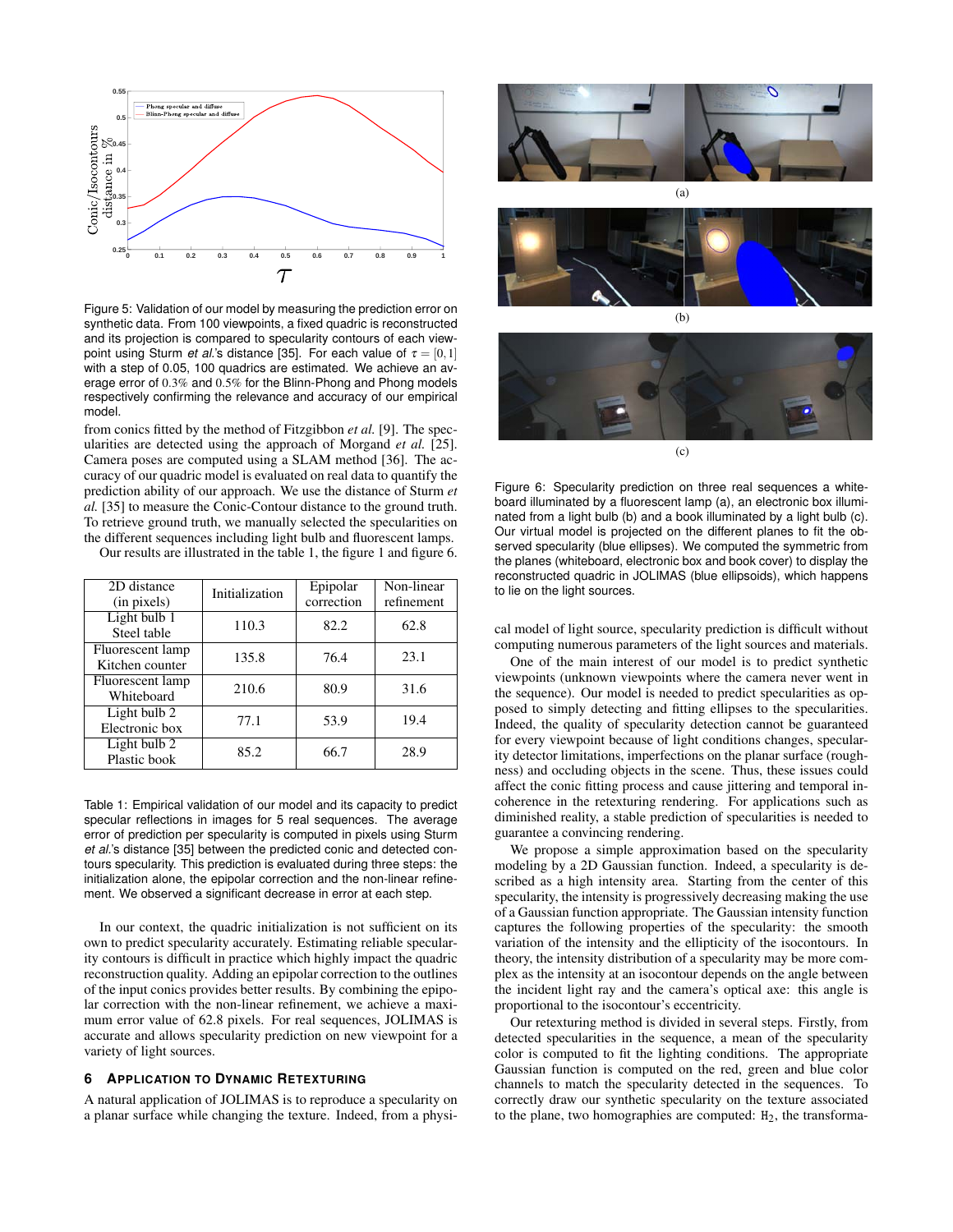

(a)







(d)

Figure 7: Retexturing method illustrated on the light bulb/steel table sequence (a) by using a marble texture, the fluorescent lamp/kitchen counter sequence (b) using a rock texturing, the light bulb/book sequence by switching the book cover (c) and the fluorescent lamp/whiteboard by changing the content on the whiteboard (d). To simulate the specularity, we used a Gaussian function and transformed it onto the plane surface using our specularity prediction to compute the transformation. The color of the specularity is computed from the specularities detected in the images used for the quadric reconstruction. Without considering the diffuse term on the texture, we can realistically change the texture of the planar surface using only the specular term predicted by JOLIMAS. The retexturing sequences can be found in the supplementary materials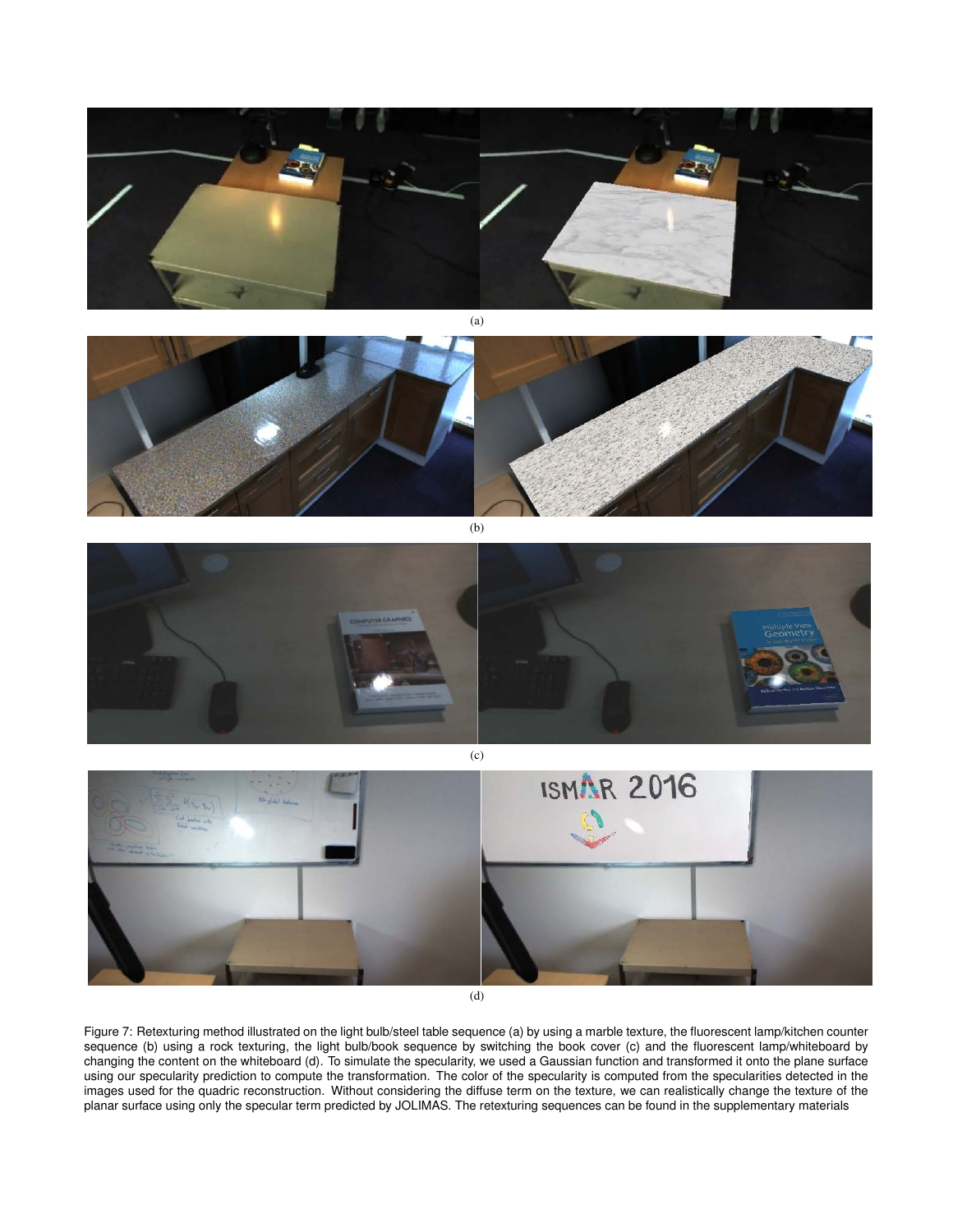tion from the texture to the planar surface and  $H_1$  transforming the unit circle into the predicted conic (the conic is first transformed by  $H_2^{-1}$ ). Our synthetic texture replaces the scene planar surface by merging the texture with our Gaussian texture using  $H_1$  and transforms the fusion onto the plane using  $H_2$ . Three results of retexturing are shown in figure 7.

A better rendering quality could be obtained by modeling the diffuse term. However, the simplicity of our method provides good results with room for improvement with additional parameters (roughness or surface reflectance).

#### **7 DISCUSSION AND CONCLUSION**

We have presented a novel empirical and virtual model for specularity prediction called JOint LIght-MAterial Specularity (JOLI-MAS). After observing the conic shape of a specularity on a planar surface, a detailed demonstration on the Phong and Blinn-Phong reflection models was conducted to confirm the relevance of this approximation. In projective geometry a quadric projection generates a conic. By proving the existence of a fixed virtual quadric whose projection is associated with a specularity on a viewpoint, we demonstrated a link between photometry (light and materials) and multiple view geometry (virtual quadric). This virtual quadric is reconstructed from conics fitted to specularities. This model was tested on synthetic and real sequences for various light source types such as light bulbs and fluorescent lamps. The specularity prediction ability of the model allows one to achieve dynamic retexturing by changing the plane texture and rendering a specularity predicted by JOLIMAS. The current state of JOLIMAS could be used to improve the realism of AR applications by rendering specularities and shadows on the augmentations. Moreover, this specularity prediction aspect could greatly improve camera localization algorithms. For computer graphics applications, the computation of the specular term could be quickly rendered using our predictions. We plan to generalize the approach for multiple light sources by tracking multiple specularities. We also plan to extend JOLIMAS to curved surfaces. This will require one to study how the surface's unflatness deforms the specularity's isocontours. In fact, the specularity shape seems related to the second derivative of the surface [10]. Thus, a link could be found between JOLIMAS and surface curvature.

#### **ACKNOWLEDGMENTS**

This research has received funding from the EU's FP7 through the ERC research grant 307483 FLEXABLE.

## **8 APPENDIX : ANALYSIS SPECULAR HIGHLIGHT ISOCON-TOURS UNDER THE PHONG AND BLINN-PHONG MODELS**

Further explanations on the isocontours analysis are detailed here. We focused on the highlight's outline which corresponds to an intensity for  $\tau = 0$ .

#### **8.1 Formalization and notations**

Our scene is composed of a light source  $L$  with a viewpoint  $V$  and a planar surface *S*. We choose the world coordinate frame so that the scene's flat surface  $S \subset \mathbb{R}^3$  is the  $XY$ ) plane. In other words,  $S = \{ \mathbf{P} \in \mathbb{R}^3 | \mathbf{P}_Z = 0 \}$ . We can thus parameterize *S* by a point  $\mathbf{p} \in \mathbb{R}^2$ and define  $\mathbf{P} =$ stk $(\mathbf{p},0)$  with stk the stack operator for notation simplicity:

$$
\text{stk}(X,Y) = \begin{pmatrix} X \\ Y \end{pmatrix}
$$

For Phong and Blinn-Phong illumination model, we use  $\hat{\mathbf{R}}$  the normalized direction of a perfectly reflected ray of light  $\hat{L}$ ,  $\hat{V}$  the normalized direction pointing towards the viewer, *n* the glossiness of the surface,  $k_s$ ,  $k_a$  and  $k_d$  the ratio of reflection of the specular, ambient and diffuse term of incoming light,  $\dot{N}$  the normal of the

surface *S* and  $i_s$ ,  $i_a$  and  $i_d$  the incoming intensity on the surface for the specular, ambient and diffuse term.

 $\hat{\mathbf{V}}$  and  $\hat{\mathbf{R}}$  are normalized vector such as:  $\hat{\mathbf{V}}(\mathbf{p}) = \mu(\mathbf{V} - \mathbf{P})$  and  $\hat{\mathbf{R}}(\mathbf{p}) = -\mu(\mathbf{R}-\mathbf{P})$  with  $\mu$  the normalization operator:

$$
\mu(\mathbf{A}) = \frac{\mathbf{A}}{||\mathbf{A}||}.
$$

#### 8.1.1 Phong Model

The Phong intensity function of a 3D surface point **p** is given by:

$$
I(\mathbf{p}) = i_a k_a + i_d k_d (\hat{\mathbf{L}}(\mathbf{p}) \cdot \hat{\mathbf{N}}) + i_s k_s (\hat{\mathbf{R}}(\mathbf{p}) \cdot \hat{\mathbf{V}}(\mathbf{p}))^n.
$$
 (11)

At point **p**, the specular component  $I_s$  is given by:

$$
I_s(\mathbf{p}) = \max(0, (\hat{\mathbf{R}}(\mathbf{p}) \cdot \hat{\mathbf{V}}(\mathbf{p}))^n), \tag{12}
$$

We want to analyze the isocontours of a specular highlight on the surface *S* for a viewpoint **V**, a light source **L** and  $\mathbf{R} =$ stk $(L_X, L_Y, -L_Z)$ . We first expand Eq.(13) for a general  $\tau$  and then solve it for  $\tau = 1$  and  $\tau = 0$ .

$$
I_s(\mathbf{p}) = \tau. \tag{13}
$$

 $I_s$  is a scalar product between two normalized vectors, we have  $-1 \leq I_s \leq 1$ .

The specular term is proportional to:

$$
I_s(\mathbf{p}) \propto \hat{\mathbf{R}}(\mathbf{p})^\top \hat{\mathbf{V}}(\mathbf{p}),\tag{14}
$$

We expand  $(14)$  such as:

$$
I_s(\mathbf{p}) \propto -\mu (\mathbf{R} - \mathbf{P})^\top \mu (\mathbf{V} - \mathbf{P}), \tag{15}
$$

#### 8.1.2 Blinn-Phong Model

The Blinn-Phong intensity function of a 3D surface point p is given by:

$$
I(\mathbf{p}) = i_a k_a + i_d k_d (\hat{\mathbf{L}}(\mathbf{p}) \cdot \hat{\mathbf{N}}) + i_s k_s (\hat{\mathbf{N}} \cdot \hat{\mathbf{H}}(\mathbf{p}))^n, \qquad (16)
$$

with the half-way vector  $\hat{H}$ :

$$
\hat{H} = \frac{\hat{L}(p) + \hat{V}(p)}{||\hat{L}(p) + \hat{V}(p)||}
$$

The specular term is defined by:

$$
I_{s}(\mathbf{p}) \propto \hat{\mathbf{N}}(\mathbf{p})^{\top} \frac{\hat{\mathbf{L}}(\mathbf{p}) + \hat{\mathbf{V}}(\mathbf{p})}{||\hat{\mathbf{L}}(\mathbf{p}) + \hat{\mathbf{V}}(\mathbf{p})||},
$$
(17)

We expand  $(17)$  such as:

$$
I_{\rm s}(\mathbf{p}) \propto \hat{\mathbf{N}}(\mathbf{p})^{\top} \frac{\mu(\mathbf{L} - \mathbf{P}) + \mu(\mathbf{V} - \mathbf{P})}{\|\mu(\mathbf{L} - \mathbf{P}) + \mu(\mathbf{V} - \mathbf{P})\|},\tag{18}
$$

In the same manner as Phong model, we want to analyze the isocontours of a specular highlight on the surface *S* for a viewpoint **V**, a light source **L** and **R** = stk( $L_X, L_Y, -L_Z$ ) from the Eq.(13).

# **8.2 Derivation for a General τ**

8.2.1 Phong Model

By multiplying the equation by  $||\mathbf{R}-\mathbf{P}||||\mathbf{V}-\mathbf{P}||$ :

$$
-(\mathbf{R} - \mathbf{P})^{\top} (\mathbf{V} - \mathbf{P}) = \tau ||\mathbf{R} - \mathbf{P}|| ||\mathbf{V} - \mathbf{P}||. \tag{19}
$$

Squaring both sides and substracting the RHS, we obtain a bivariate quartic (in *x* and *y*):

$$
((\mathbf{R} - \mathbf{P})^{\top} (\mathbf{V} - \mathbf{P}))^{2} - \tau^{2} ||\mathbf{R} - \mathbf{P}||^{2} ||\mathbf{V} - \mathbf{P}||^{2} = 0.
$$
 (20)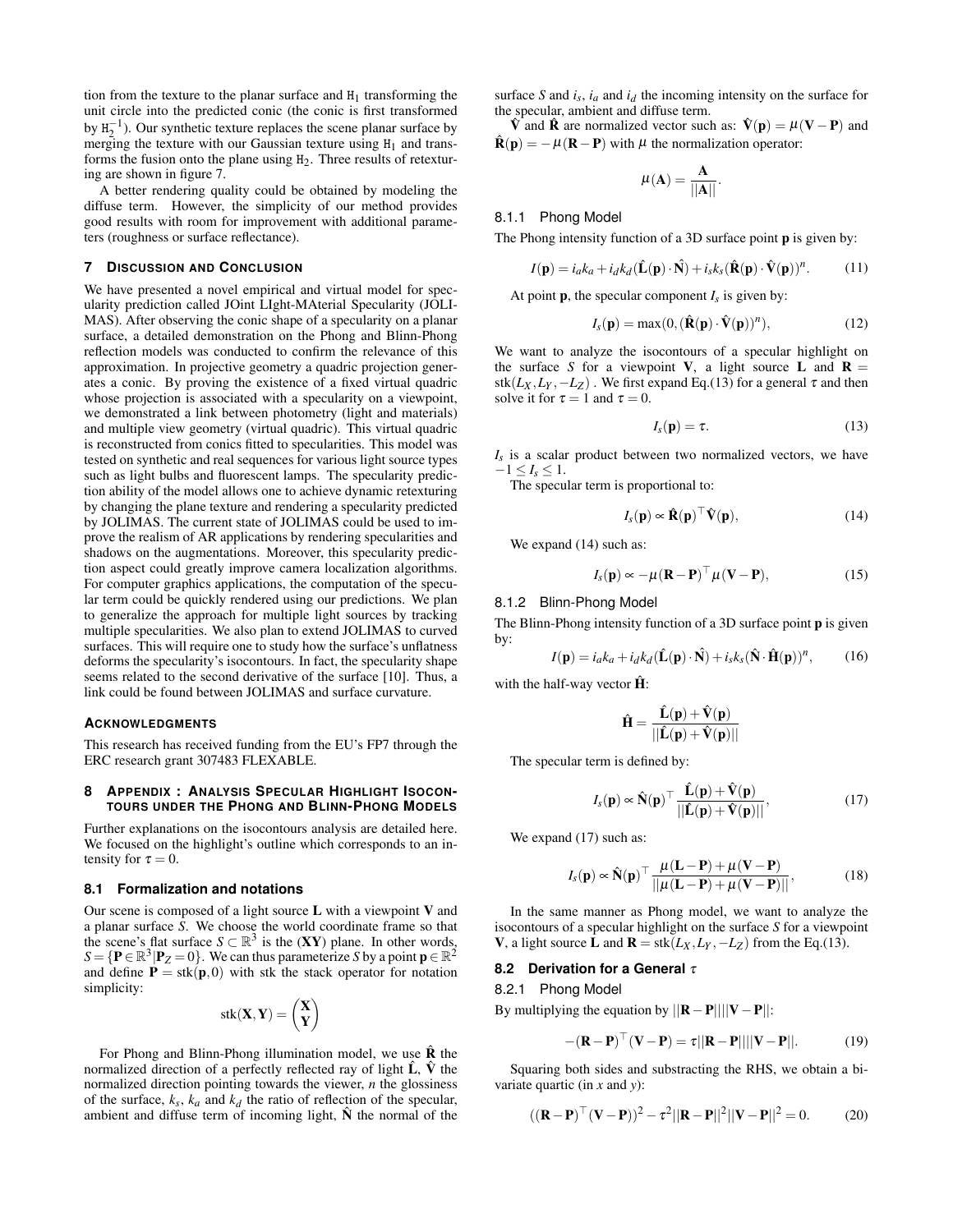By expanding and collecting the monomials of same degrees, we have:

$$
(d^{\circ}4) (1 - \tau^2)||\mathbf{P}||^4
$$
  
\n
$$
(d^{\circ}3) 2(\tau^2 - 1)(\mathbf{R} + \mathbf{V})^{\top}\mathbf{P}||\mathbf{P}||^2
$$
  
\n
$$
(d^{\circ}2) \mathbf{P}^{\top}(\mathbf{R}\mathbf{R}^{\top} + 2\tau(1 - 2\tau^2)\mathbf{R}\mathbf{V}^{\top} +
$$
  
\n
$$
(2\mathbf{R}^{\top}\mathbf{V} - \tau^2||\mathbf{R}||^2 - \tau^2||\mathbf{V}||^2)\mathbf{I})\mathbf{P}
$$
  
\n
$$
(d^{\circ}1) 2(-\mathbf{R}^{\top}\mathbf{V}\mathbf{R}^{\top} - \mathbf{R}^{\top}\mathbf{V}\mathbf{V}^{\top} + \tau^2||\mathbf{R}||^2\mathbf{V}^{\top} + \tau^2||\mathbf{V}||^2\mathbf{R}^{\top})\mathbf{P}
$$
  
\n
$$
(d^{\circ}0) (\mathbf{R}^{\top}\mathbf{V})^2 - \tau^2||\mathbf{R}||^2||\mathbf{V}||^2.
$$

We observe the sum of degrees 3 and 4 factors as:

$$
(1-\tau^2)||\mathbf{P}||^2\mathbf{P}^\top(\mathbf{P}-2\mathbf{R}-2\mathbf{V}).
$$

It is thus small if  $\tau$  is close to 1, meaning if we are close to the highlight's centre.

## 8.2.2 Blinn-Phong Model

The development of the specular term for a general  $\tau$  in the Blinn-Phong model is not detailed here as it does not bring interesting information or special case.

Indeed, the analysis of the specular term for  $\tau = 1$  is not as straightforward as the Phong illumination model one. For simplicity purposes, we will only study the highlight's outer ring for  $\tau = 0$ .

# **8.3 Analysis of the highlight's outer ring,**  $\tau = 0$

8.3.1 Phong

In that case, we directly have (before squaring):

$$
-(\mathbf{R}-\mathbf{P})^{\top}(\mathbf{V}-\mathbf{P})=0.
$$

This is a quadric, whose intersection with *S* gives the sought conic. Expanding the above equation, we obtain:

$$
||\mathbf{P}||^2 - (\mathbf{R} + \mathbf{V})^{\top}\mathbf{P} + \mathbf{R}^{\top}\mathbf{V} = 0,
$$

which is a quadric whose point matrix is:

$$
\textbf{Q} = \begin{bmatrix} \textbf{I}_3 & -\frac{1}{2}(\textbf{R}+\textbf{V}) \\ -\frac{1}{2}(\textbf{R}+\textbf{V})^\top & \textbf{R}^\top\textbf{V} \end{bmatrix}.
$$

We define the orthographic projection on *S* as:

$$
\mathbf{A} = \begin{bmatrix} 1 & 0 & 0 \\ 0 & 1 & 0 \\ 0 & 0 & 0 \\ 0 & 0 & 1 \end{bmatrix} . \tag{21}
$$

The highlight's outer ring is thus given by the conic:

$$
\mathbf{C} = \mathbf{A}^{\top} \mathbf{Q} \mathbf{A} = \begin{bmatrix} \mathbf{I}_2 & -\frac{1}{2} (\bar{\mathbf{R}} + \bar{\mathbf{V}}) \\ -\frac{1}{2} (\bar{\mathbf{R}} + \bar{\mathbf{V}})^{\top} & \mathbf{R}^{\top} \mathbf{V} \end{bmatrix},
$$

with  $\bar{\mathbf{R}} \stackrel{\text{def}}{=}$  stk $(\mathbf{R}_X, \mathbf{R}_Y)$  and  $\bar{\mathbf{V}} \stackrel{\text{def}}{=}$  stk $(\mathbf{V}_X, \mathbf{V}_Y)$  the orthographic projection of R and V on *S* respectively. C represents a real circle if  $det(C) < 0$  and an imaginary circle otherwise.

## 8.3.2 Blinn-Phong Model

We solve the equation for  $\tau = 0$ :

$$
\hat{\mathbf{N}}(\mathbf{p})^{\top} \frac{\mu(\mathbf{L} - \mathbf{P}) + \mu(\mathbf{V} - \mathbf{P})}{\|\mu(\mathbf{L} - \mathbf{P}) + \mu(\mathbf{V} - \mathbf{P})\|} = 0.
$$

By expanding and collecting the monomials of same degrees, we have:

$$
(d^{\circ}4) \mathbf{P}_Z ||\mathbf{P}||^2
$$
  
\n
$$
(d^{\circ}3) - 2(\mathbf{L}_Z \mathbf{P}_Z ||\mathbf{P}||^2 - \mathbf{V}_Z \mathbf{P}_Z ||\mathbf{P}||^2 - \mathbf{P}^\top \mathbf{L} \mathbf{P}_Z^2 + \mathbf{P}^\top \mathbf{V} \mathbf{P}_Z^2)
$$
  
\n
$$
(d^{\circ}2) 4(\mathbf{L}_Z \mathbf{P}_Z \mathbf{P}^\top \mathbf{V} - \mathbf{V}_Z \mathbf{P}_Z \mathbf{P}^\top \mathbf{L}) +
$$
  
\n
$$
\mathbf{P}_Z^2(||\mathbf{V}||^2 - ||\mathbf{L}||^2) + (\mathbf{L}_Z^2 - \mathbf{V}_Z^2)||\mathbf{P}||^2
$$
  
\n
$$
(d^{\circ}1) 2(\mathbf{V}_Z \mathbf{P}_Z ||\mathbf{L}||^2 - \mathbf{L}_Z \mathbf{P}_Z ||\mathbf{V}||^2 + \mathbf{V}_Z^2 \mathbf{P}^\top \mathbf{L} - \mathbf{L}_Z^2 \mathbf{P}^\top \mathbf{V})
$$
  
\n
$$
(d^{\circ}0) \mathbf{L}_Z^2 ||\mathbf{V}||^2 - \mathbf{V}_Z^2 ||\mathbf{L}||^2.
$$

We note that,  $P = stk(p,0)$  with  $p = stk(p_X, p_Y)$ . With  $P_Z = 0$ , the degrees 4 and 3 vanish:

$$
(d^{\circ}2) \left(\mathbf{L}_{Z}^{2} - \mathbf{V}_{Z}^{2}\right) ||\mathbf{P}||^{2}
$$

$$
(d^{\circ}1) 2(\mathbf{V}_{Z}^{2}\mathbf{L}^{\top} - \mathbf{L}_{Z}^{2}\mathbf{V}^{\top})\mathbf{P}
$$

$$
(d^{\circ}0) \mathbf{L}_{Z}^{2} ||\mathbf{V}||^{2} - \mathbf{V}_{Z}^{2} ||\mathbf{L}||^{2}.
$$

The monomials can be factored in the following form:

$$
\tilde{\mathbf{P}}^{\top} \mathbf{Q} \tilde{\mathbf{P}} = 0, \tag{22}
$$

where  $\tilde{\mathbf{P}} \stackrel{\text{def}}{=}$  stk $(\mathbf{P}, 1)$  are the homogeneous coordinates of **P**. Matrix  $Q \in \mathbb{R}^{4 \times 4}$  is symmetric and defined by:

$$
\mathbf{Q} = \begin{bmatrix} \mathbf{L}_{Z}^{2} - \mathbf{V}_{Z}^{2} & (\mathbf{V}_{Z}^{2} \mathbf{L} - \mathbf{L}_{Z}^{2} \mathbf{V})^{\top} \\ \mathbf{V}_{Z}^{2} \mathbf{L} - \mathbf{L}_{Z}^{2} \mathbf{V} & \mathbf{L}_{Z}^{2} ||\mathbf{V}||^{2} - \mathbf{V}_{Z}^{2} ||\mathbf{L}||^{2} .\end{bmatrix} (23)
$$

We define the orthographic projection on *S* as:

$$
\mathtt{A} = \begin{bmatrix} 1 & 0 & 0 \\ 0 & 1 & 0 \\ 0 & 0 & 0 \\ 0 & 0 & 1 \end{bmatrix}.
$$

The highlight's outer ring is thus given by the conic:

$$
\mathtt{C} = \mathtt{A}^\top \mathtt{Q} \mathtt{A} = \begin{bmatrix} \mathbf{L}_Z^2 - \mathbf{V}_Z^2 & (\mathbf{V}_Z^2 \bar{\mathbf{L}} - \mathbf{L}_Z^2 \bar{\mathbf{V}})^\top \\ \mathbf{V}_Z^2 \bar{\mathbf{L}} - \mathbf{L}_Z^2 \bar{\mathbf{V}} & \mathbf{L}_Z^2 ||\mathbf{V}||^2 - \mathbf{V}_Z^2 ||\mathbf{L}||^2 \end{bmatrix},
$$

with  $\bar{\mathbf{V}} \stackrel{\text{def}}{=}$  stk $(\mathbf{V}_X, \mathbf{V}_Y)$  and  $\bar{\mathbf{L}} \stackrel{\text{def}}{=}$  stk $(\mathbf{L}_X, \mathbf{L}_Y)$  are the orthographic projection of V and L on *S* respectively. C represents a real circle.

## **8.4 Special case, analysis for**  $\tau = 1$  for Phong Model

The study of  $\tau = 1$  concerns the points on the surface S of maximum intensity. For Phong model, this study is interesting because for  $\tau = 1$ , the terms of degrees 3 and 4 vanish. The remaining terms are:

$$
(d^{\circ}2) \mathbf{P}^{\top}[\mathbf{R}-\mathbf{V}]_{\times}^{2} \mathbf{P}
$$
  
\n
$$
(d^{\circ}1) 2\mathbf{P}^{\top}[\mathbf{V} \times \mathbf{R}]_{\times}(\mathbf{V}-\mathbf{R})
$$
  
\n
$$
(d^{\circ}0) (\mathbf{R}^{\top}\mathbf{V})^{2} - \tau^{2}||\mathbf{R}||^{2}||\mathbf{V}||^{2}.
$$

They can be factored in the following form:

$$
\tilde{\mathbf{P}}^{\top} \mathbf{Q} \tilde{\mathbf{P}} = 0, \tag{24}
$$

where  $\tilde{\mathbf{P}} \stackrel{\text{def}}{=}$  stk $(\mathbf{P}, 1)$  are the homogeneous coordinates of **P**. Matrix  $Q \in \mathbb{R}^{4 \times 4}$  is symmetric and defined by:

$$
\mathtt{Q}=\begin{bmatrix} [\boldsymbol{R}-\boldsymbol{V}]_\times^2 & [\boldsymbol{V}\times\boldsymbol{R}]_\times(\boldsymbol{V}-\boldsymbol{R}) \\ ([\boldsymbol{V}\times\boldsymbol{R}]_\times(\boldsymbol{V}-\boldsymbol{R}))^\top & (\boldsymbol{R}^\top\boldsymbol{V})^2-||\boldsymbol{R}||^2||\boldsymbol{V}||^2 \end{bmatrix}
$$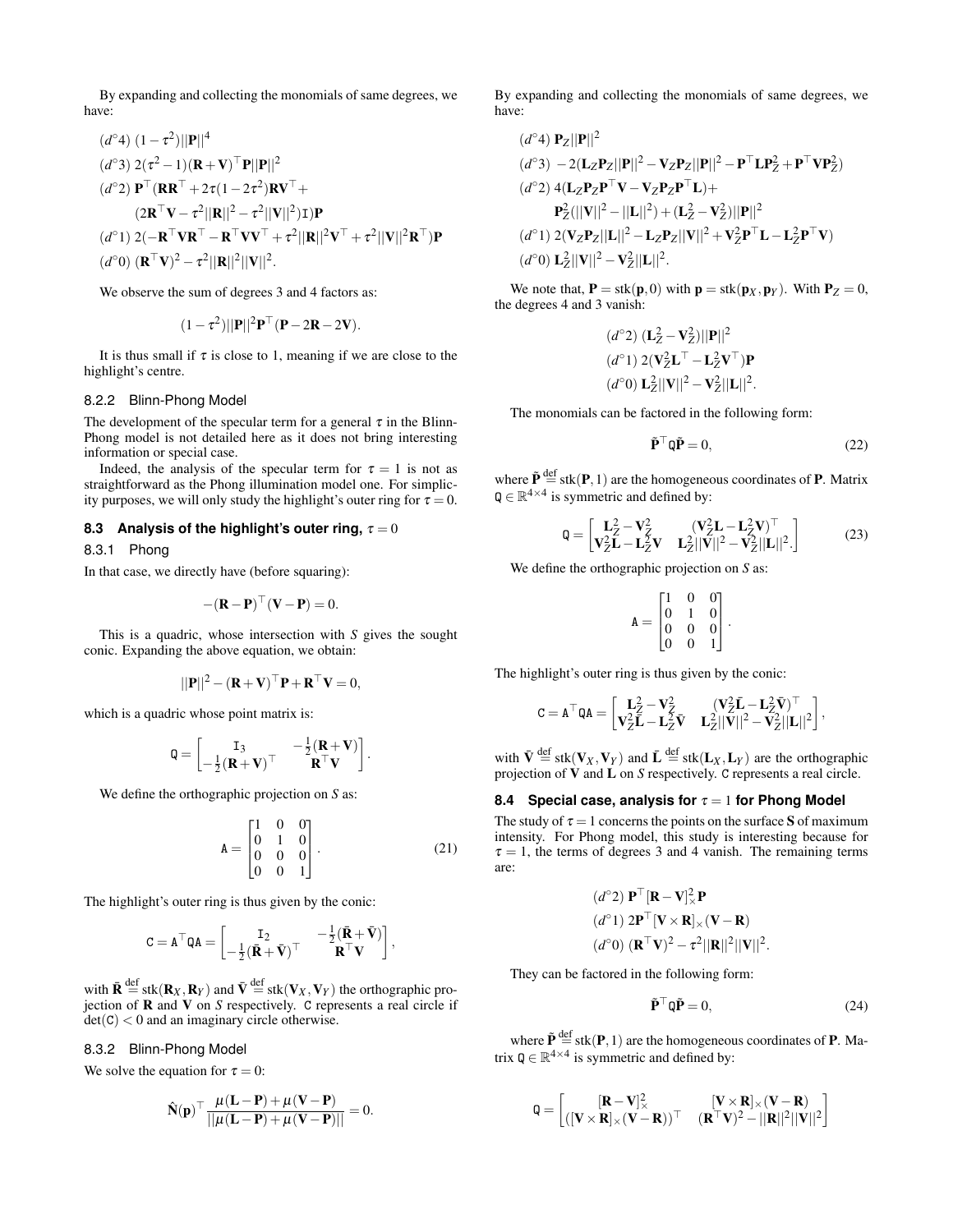It thus represent a quadric, and  $\hat{P}$  lies at the intersection of this quadric with *S*. The leading  $(3 \times 3)$  block of Q is  $[\mathbf{R} - \mathbf{V}]_{\times}^2$  and thus has rank 2. Therefore, rank( $Q$ )  $\geq$  2. We show below that  $QR = QV = 0$ . This means rank(Q)  $\leq 2$  and thus that rank(Q) = 2. This also means that Q is semi-definite, either non-positive or nonnegative. The way we constructed the polynomial, starting from a fraction  $I_s = \frac{a}{b} = \tau = 1$ , with  $a \le b$  imply  $a - b \le 0$  and thus that  $Q$  is a point quadric representing the line containing **R** and **V**. Its intersection with  $S$  then yields the expected solution for  $\hat{P}$ .

Showing  $\tilde{\mathbf{R}} \in \mathbb{Q}^{\perp}$ . We have the leading part as:

$$
[\mathbf{R}-\mathbf{V}]_{\times}^2 + [\mathbf{V} \times \mathbf{R}]_{\times} (\mathbf{V}-\mathbf{R}).
$$

The first term is expanded as:

$$
\begin{aligned} &[\mathbf{R}-\mathbf{V}]_{\times}[\mathbf{R}-\mathbf{V}]_{\times}\mathbf{R} \\ &= [\mathbf{R}-\mathbf{V}]_{\times}[\mathbf{V}]_{\times}\mathbf{R} \\ &= [\mathbf{V}]_{\times}^2\mathbf{R}-[\mathbf{R}]_{\times}[\mathbf{V}]_{\times}\mathbf{R} \\ &= \mathbf{V} \times (\mathbf{V} \times \mathbf{R}) - \mathbf{R} \times (\mathbf{V} \times \mathbf{R}). \end{aligned}
$$

The second term is expanded as:

$$
(\mathbf{V} \times \mathbf{R}) \times \mathbf{R} - (\mathbf{V} \times \mathbf{R}) \times \mathbf{R} = -\mathbf{V} \times (\mathbf{V} \times \mathbf{R}) + \mathbf{R} \times (\mathbf{V} \times \mathbf{R}),
$$

which sum to zero. The last element is:

$$
(\mathbf{R}-\mathbf{V})^{\top}[\mathbf{V}\times\mathbf{R}]_{\times}\mathbf{R}+(\mathbf{R}^{\top}\mathbf{V})^2-||\mathbf{R}||^2||\mathbf{V}||^2.
$$

The first term is expanded as:

$$
(\mathbf{R} - \mathbf{V})^{\top} (\mathbf{R} \times (\mathbf{R} \times \mathbf{V})) = -\mathbf{V}^{\top} (\mathbf{R} \times (\mathbf{R} \times \mathbf{V})) = -\mathbf{V}^{\top} [\mathbf{R}]_{\times}^{2} \mathbf{V}.
$$

We saw that the second and third terms (the degree 0 coefficients of the polynomial) are also equal to  $V^{\top}[R]^2_{\times}V$ , which concludes.

## **8.5 Conclusion for a general** τ

For both models, the analysis of  $I_s$  shows a circle for  $\tau = 0$ . From the viewpoint of a camera pointing to the plane with  $V$  its optical center, we obtain an conic for  $\tau = 0$  and an ellipse if the circle is entirely seen in the image plane.d We empirically studied the specularity shape on both models for a general  $\tau$  in the submission.

Note that for Phong model, the analysis of *Is* shows a point on *S* for  $\tau = 1$  which corresponds to the brightest point.

#### **REFERENCES**

- [1] A. Blake. Does the brain know the physics of specular reflection? *Nature*, 343(6254):165–168, 1990.
- [2] J. F. Blinn. Models of light reflection for computer synthesized pictures. In *ACM SIGGRAPH Computer Graphics*, SIGGRAPH, 1977.
- [3] B. J. Boom, S. Orts-Escolano, X. X. Ning, S. McDonagh, P. Sandilands, and R. B. Fisher. Point light source estimation based on scenes recorded by a rgb-d camera. In *British Machine Vision Conference*, BMVC, 2013.
- [4] P.-E. Buteau and H. Saito. Retrieving lights positions using plane segmentation with diffuse illumination reinforced with specular component. In *International Symposium on Mixed and Augmented Reality*, ISMAR, 2015.
- [5] J. Y. Chang, R. Raskar, and A. Agrawal. 3d pose estimation and segmentation using specular cues. In *Computer Vision and Pattern Recognition*, CVPR, 2009.
- [6] R. L. Cook and K. E. Torrance. A reflectance model for computer graphics. *Transactions on Graphics*, 1(1):7–24, 1982.
- [7] G. Cross and A. Zisserman. Quadric reconstruction from dual-space geometry. In *International Conference on Computer Vision*, ICCV, 1998.
- [8] M. Csongei, L. Hoang, and C. Sandor. Interactive near-field illumination for photorealistic augmented reality on mobile devices. In *Virtual Reality*, VR, 2014.
- [9] A. W. Fitzgibbon, R. B. Fisher, et al. A buyer's guide to conic fitting. *DAI Research paper*, 1996.
- [10] R. W. Fleming, A. Torralba, and E. H. Adelson. Specular reflections and the perception of shape. *Journal of Vision*, 4(9):10, 2004.
- [11] L. Gruber, T. Langlotz, P. Sen, T. Hoherer, and D. Schmalstieg. Efficient and robust radiance transfer for probeless photorealistic augmented reality. In *Virtual Reality*, VR, 2014.
- [12] T. Hachisuka, S. Ogaki, and H. W. Jensen. Progressive photon mapping. In *ACM Transactions on Graphics (TOG)*, volume 27, page 130, 2008.
- [13] E. Haines and T. Akenine-Moller. Real-time rendering. 2002.
- [14] R. I. Hartley and A. Zisserman. *Multiple View Geometry in Computer Vision*. Cambridge University Press, ISBN: 0521540518, second edition, 2004.
- [15] G. B. Hughes and M. Chraibi. Calculating ellipse overlap areas. *Computing and Visualization in Science*, 15(5):291–301, 2012.
- [16] J. Jachnik, R. A. Newcombe, and A. J. Davison. Real-time surface light-field capture for augmentation of planar specular. In *International Symposium on Mixed and Augmented Reality*, ISMAR, 2012.
- [17] W. Jarosz, M. Zwicker, and H. W. Jensen. The beam radiance estimate for volumetric photon mapping. SIGGRAPH, 2008.
- [18] M. Kanbara and N. Yokoya. Real-time estimation of light source environment for photorealistic augmented reality. In *International Conference on Pattern Recognition*, ICPR, 2004.
- [19] S. B. Knorr and D. Kurz. Real-time illumination estimation from faces for coherent rendering. In *International Symposium on Mixed and Augmented Reality*, ISMAR, 2014.
- [20] P. Lagger and P. Fua. Using specularities to recover multiple light sources in the presence of texture. In *International Conference on Pattern Recognition*, ICPR, 2006.
- [21] P. Lagger, M. Salzmann, V. Lepetit, and P. Fua. 3d pose refinement from reflections. In *Computer Vision and Pattern Recognition*, CVPR, 2008.
- [22] C. Lindsay and E. Agu. Automatic multi-light white balance using illumination gradients and color space projection. In *International Symposium on Visual Computing*, ISVC, 2014.
- [23] M. Meilland, C. Barat, and A. Comport. 3d high dynamic range dense visual slam and its application to real-time object re-lighting. In *International Symposium on Mixed and Augmented Reality*, ISMAR, 2013.
- [24] M. Meilland, A. Comport, P. Rives, and I. S. A. Méditerranée. Realtime dense visual tracking under large lighting variations. In *British Machine Vision Conference*, BMVC, 2011.
- [25] A. Morgand and M. Tamaazousti. Generic and real-time detection of specular reflections in images. In *8th International Joint Conference on Computer Vision, Imaging and Computer Graphics Theory and Applications*, VISAPP, 2014.
- [26] A. Netz and M. Osadchy. Recognition using specular highlights. In *Computer Vision and Pattern Recognition*, CVPR, 2013.
- [27] A. Netz and M. Osadchy. Recognition using specular highlights. *Pattern Analysis and Machine Intelligence*, 35(3):639–652, 2013.
- [28] B. T. Phong. Illumination for computer generated pictures. *Communications of the ACM*, 18(6):311–317, 1975.
- [29] L. Reyes and E. Bayro-Corrochano. The projective reconstruction of points, lines, quadrics, plane conics and degenerate quadrics using uncalibrated cameras. *Image and Vision Computing*, 23(8):693–706, 2005.
- [30] K. Rohmer, W. Buschel, R. Dachselt, and T. Grosch. Interactive nearfield illumination for photorealistic augmented reality on mobile devices. In *International Symposium on Mixed and Augmented Reality*, ISMAR, 2014.
- [31] I. Sato, Y. Sato, and K. Ikeuchi. Acquiring a radiance distribution to superimpose virtual objects onto a real scene. *Visualization and Computer Graphics, IEEE Transactions on*, 5(1):1–12, 1999.
- [32] S. Savarese, L. Fei-Fei, and P. Perona. What do reflections tell us about the shape of a mirror? In *Proceedings of the 1st Symposium on Applied perception in graphics and visualization*, pages 115–118. ACM, 2004.
- [33] N. Shroff, Y. Taguchi, O. Tuzel, A. Veeraraghavan, S. Ramalingam, and H. Okuda. Finding a needle in a specular haystack. In *International Conference on Robotics and Automation*, ICRA, 2011.